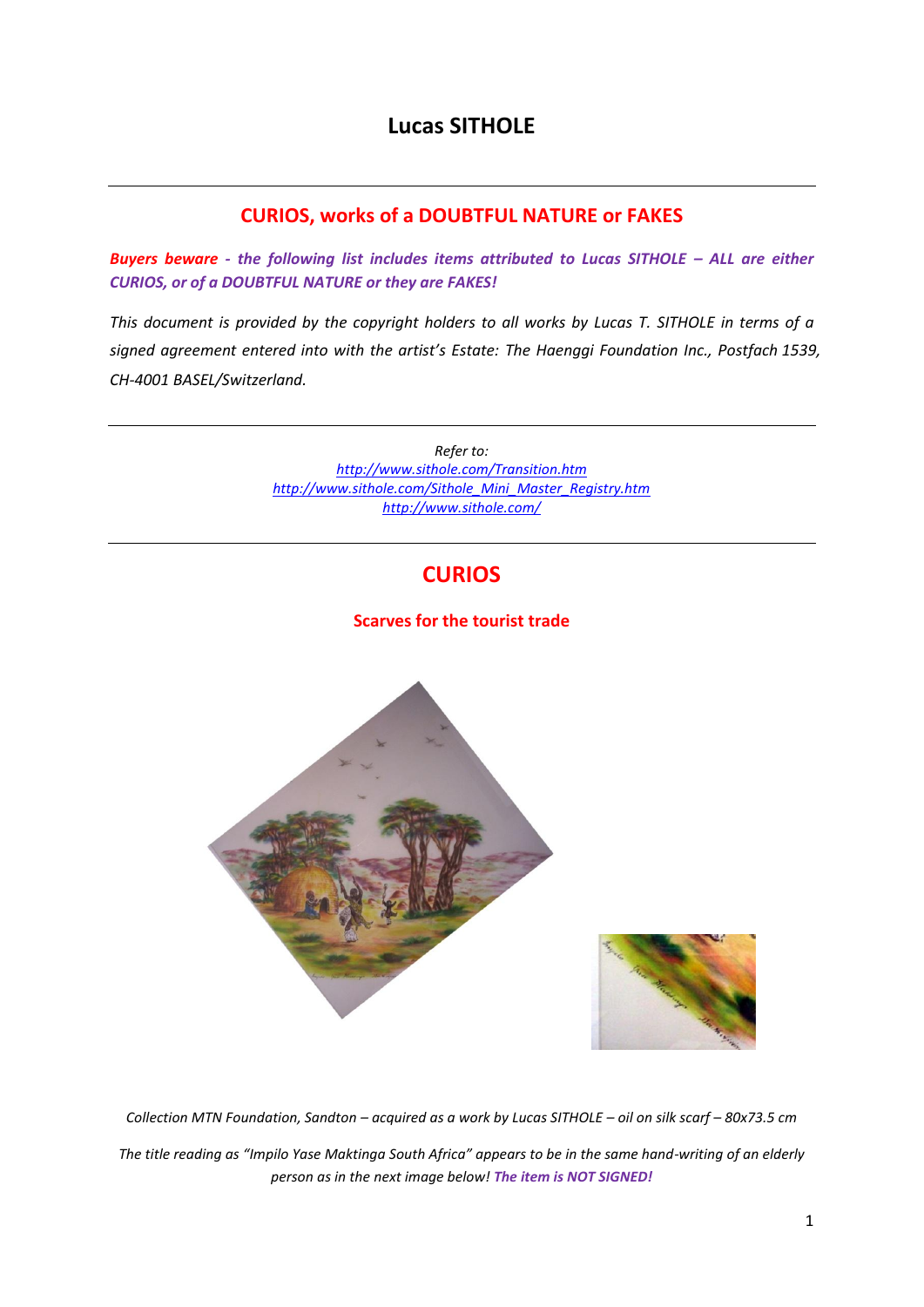### **Early curio paintings**



*"Where's Mumme. I'm going to look for Mum while keep the pots, dishes clean." "Hear me Linda" Linda mean wait.*

#### **Signed correctly by Lucas SITHOLE during his pre-KwaThema period** *(pre-1951)*

This work was auctioned by Jim Racine Auctions, North East, Maryland, USA on 22<sup>nd</sup> October, 2012, its provenance being from the Estate of Clarence M Mitchell III., Baltimore, the former Maryland delegate and State Senator having visited South Africa in the past. It is not known where and when he acquired this work.

*\_\_\_\_\_\_\_\_\_\_\_\_\_\_\_\_\_\_\_\_\_\_\_\_\_\_\_\_\_\_\_\_\_\_\_\_\_\_\_\_\_\_\_\_\_\_\_\_\_\_\_\_*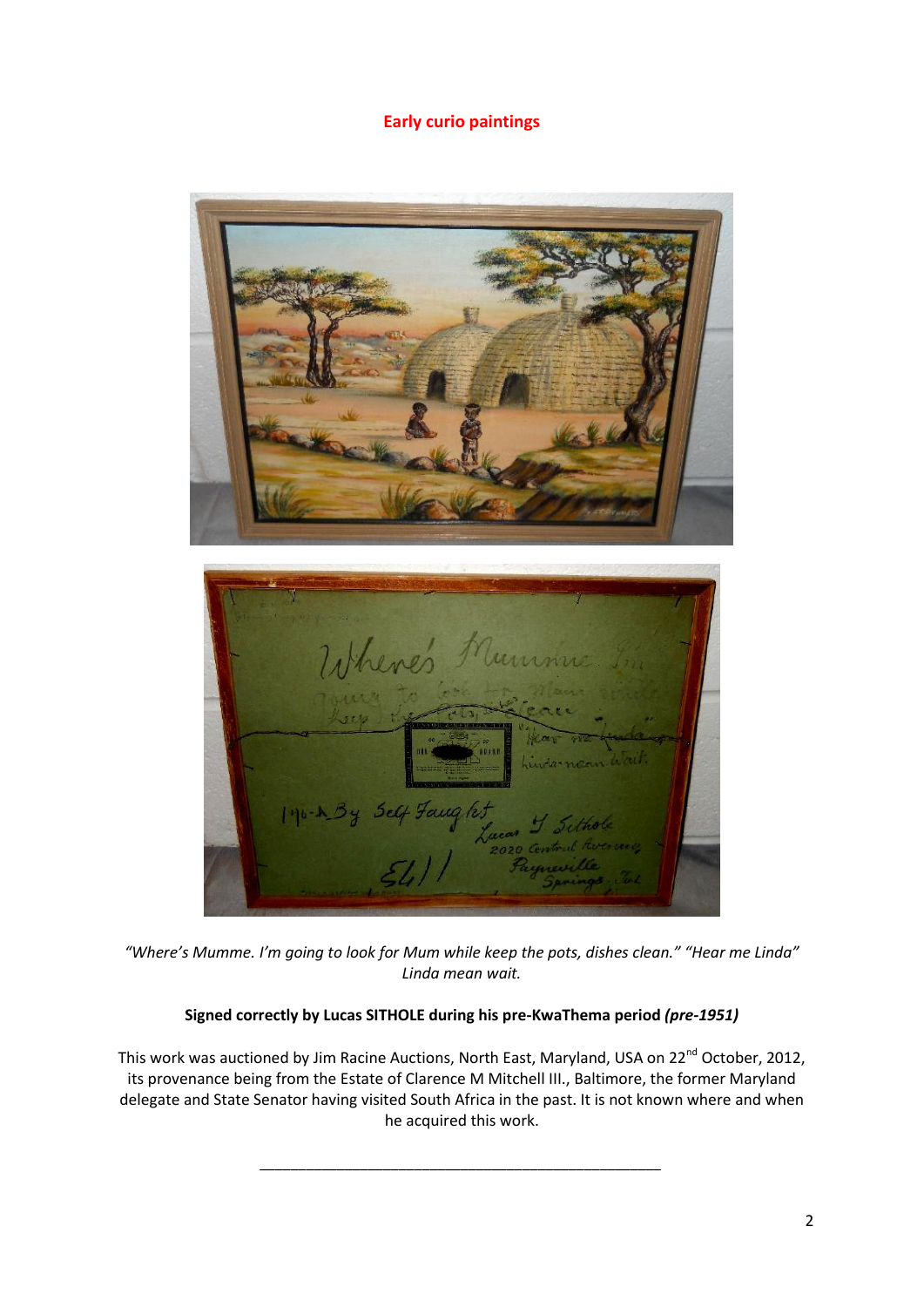#### **Early curio paintings** *(continued)*



*Private collection in the USA - offered on Ebay October 2006 – watercolour or gouache – 25x24 cm – signed and dated 1958* 



*Note: the signature does not appear to be from the artist's own hand- rather drawn by another person – compare with writing on first image!* 

*\_\_\_\_\_\_\_\_\_\_\_\_\_\_\_\_\_\_\_\_\_\_\_\_\_\_\_\_\_\_\_\_\_\_\_\_\_\_\_\_\_\_\_\_\_\_\_\_\_\_\_\_* 



*Private collection in SA – watercolour/gouache – 50x36 cm – signed and dated 1960* 



*Note: the signature does not appear to be from the artist's own hand- rather drawn by another person – compare with writing on first and second image!* 

*It is not known from whom the first owners acquired these items.*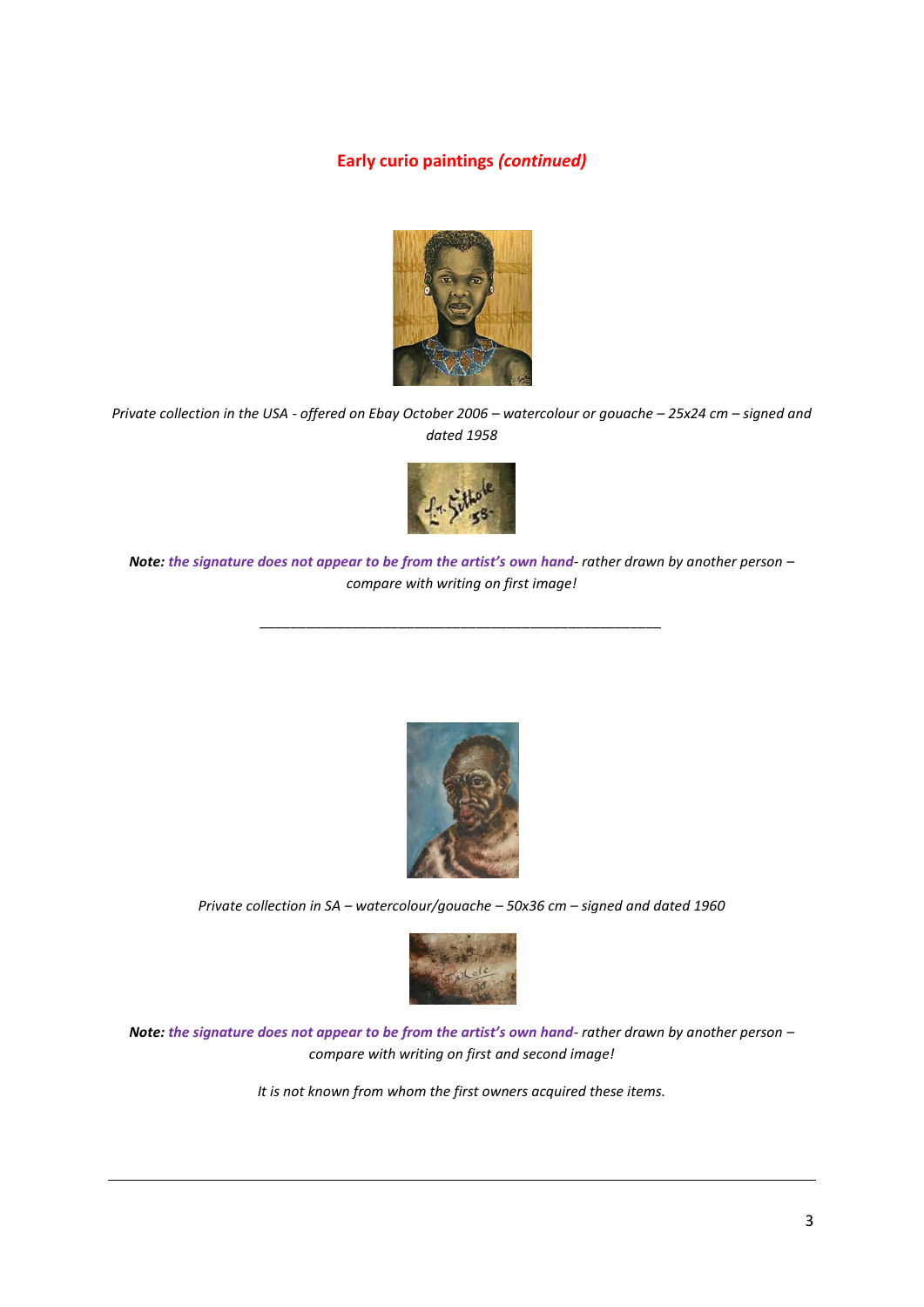## **FAKES**

### *or wrongly attributed*



*First offered on auction at CAHi, Pretoria- 10th March, 2005 - not by Lucas SITHOLE!* 

*Copyright holders objected!* 

*The aforementioned item was again offered for auction by Sotheby's / Welz Johannesburg on 18th November, 2009 – Lot 378 and is unfortunately illustrated in their catalogue on p.81 as a work by Lucas Tandokwazi Sithole and on their website! Copyright holders objected! According to email of 12th November, 2009 from Imre Lamprecht of Welz/Sotheby's the work was withdrawn from the auction and would not be offered by them!*

**-----------------------------------------------------------------------------------------------**

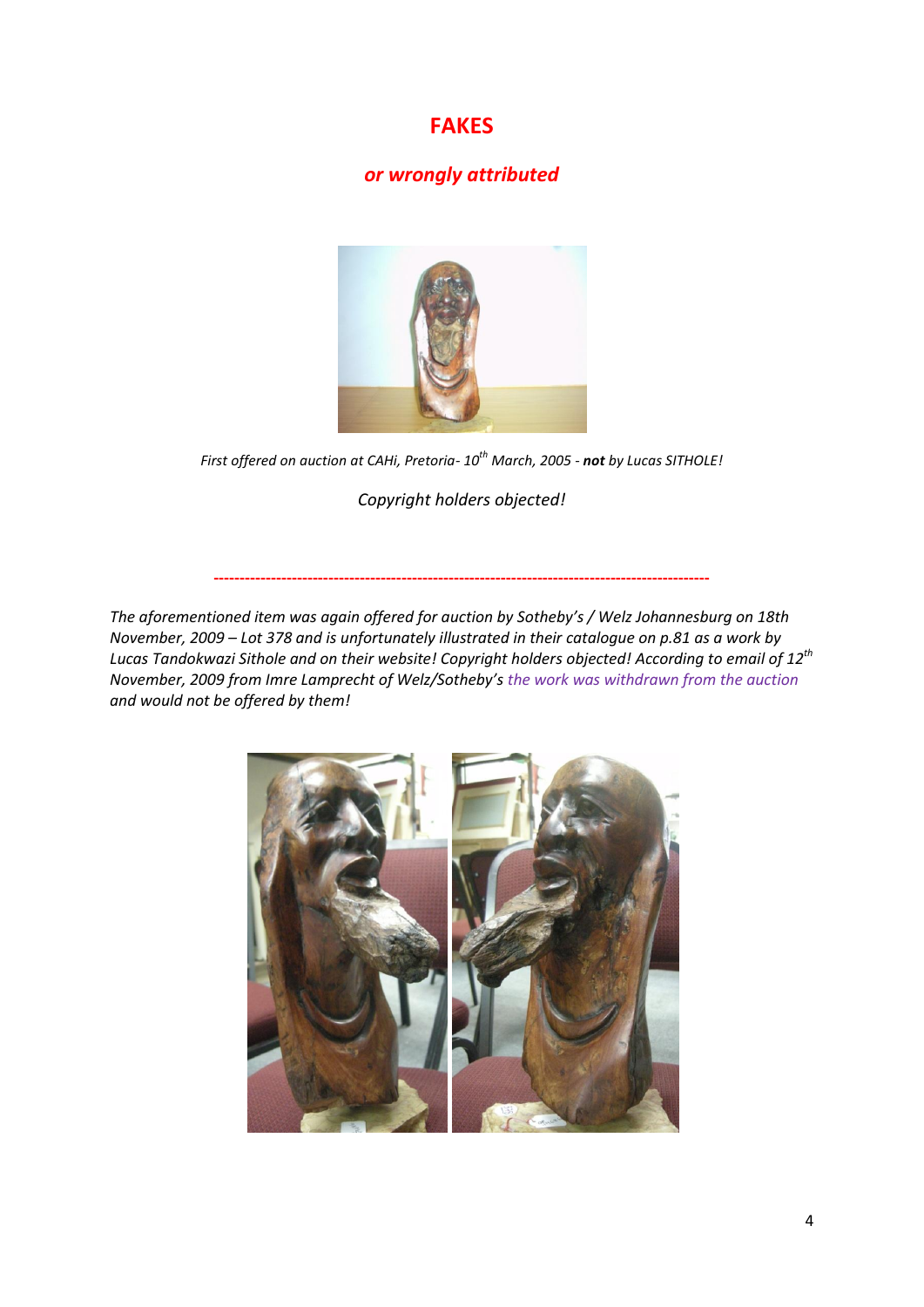

*Lucas T. Sithole never dated his sculptures, never inscribed titles to them, never signed sculptures this way! This is a FAKE!* 

### **The following works were first offered in Cape Town in 2009, again in the U.K. in 2010 and in Johannesburg in 2011 – they are FAKES!**

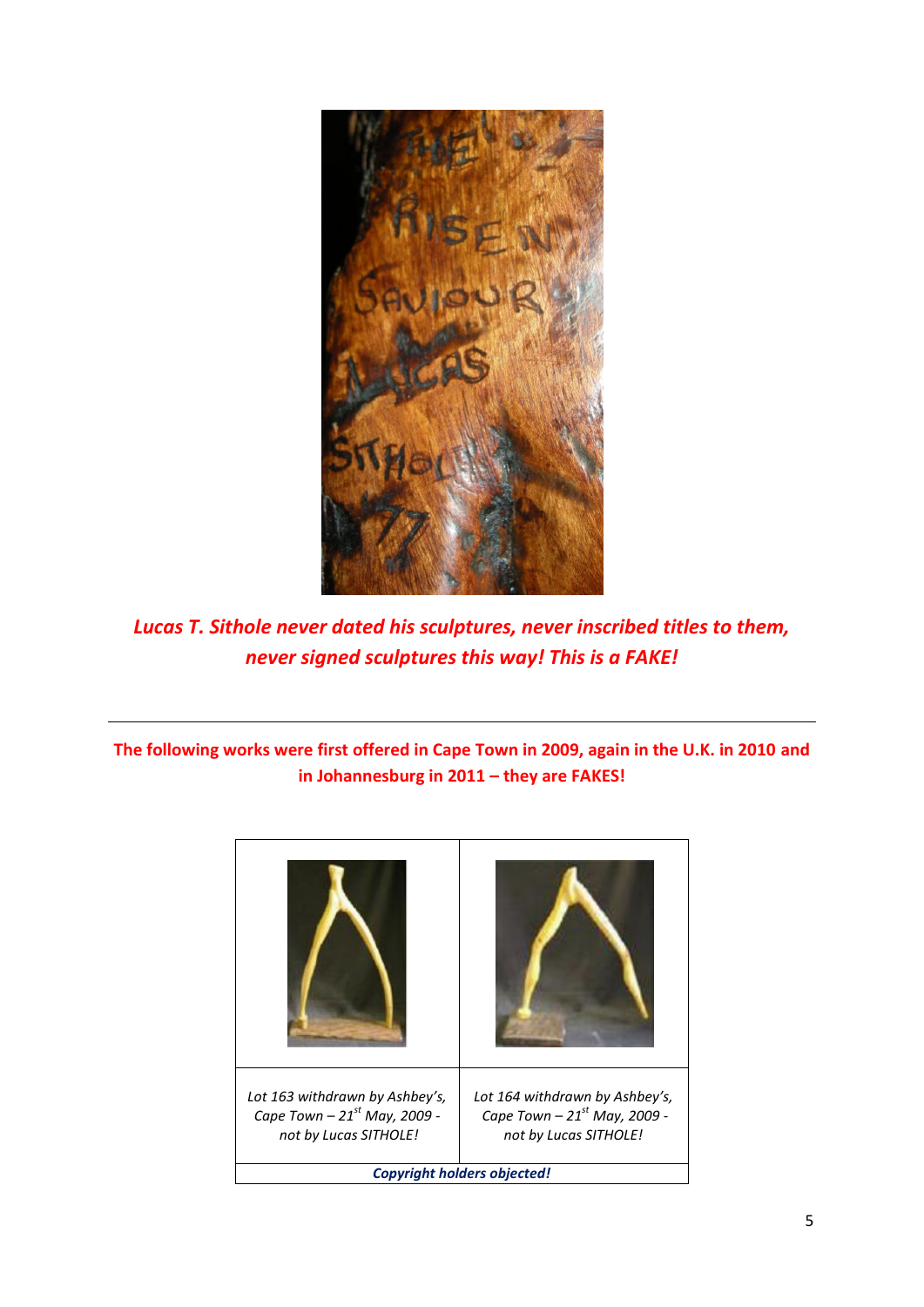*They were then sold auction on 2nd September, 2010 through Hampstead Auctions, London NW3, as Lot 295 and 297; copyright holders only became aware of this in February, 2011:* 



*The new owner offered these pieces to a Johannesburg Auction House in 2011 who, after contacting our office, notified the new owner that these were fakes.* 

*THESE TWO ITEMS ARE FAKES AND NOT BY LUCAS T. SITHOLE!*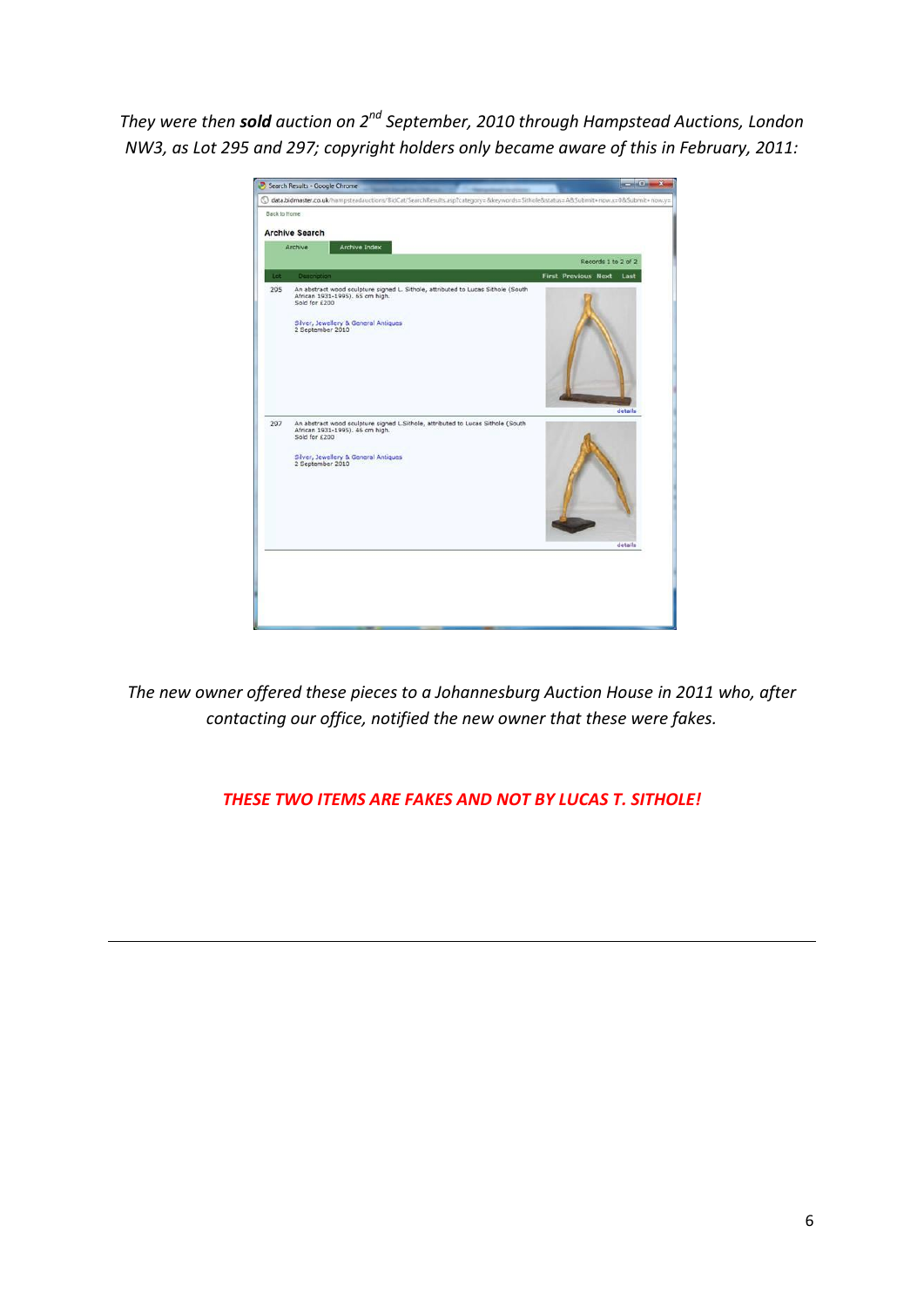*The following work "River God" was offered by BidorBuy on behalf of a private owner:* 



*"River God" in limestone 38cm H – supposedly acquired from the artist in Swaziland in the 70s. Though signed, this work – since broken – was not a genuine sculpture by Lucas SITHOLE, for various reasons explained to seller.* 

*It was a fake!* 

# *ANOTHER WRONGLY ATTRIBUTED WORK*



*First offered by Sotheby's Houston in November 2001 as part of the Rex B Grey Collection, as a work by Lucas Sithole, then again on the website of Art of Antiquities Sands of Time in February, 2005 as "African wooden drum by Sithole with ornate relief of African figures and cowhide top; skin top still with hair – 45 cm H. Purchased in Zambia, 1969 … Rex Grey collection".* 

*After our complaint, all references to "Sithole" were omitted by the auction house.*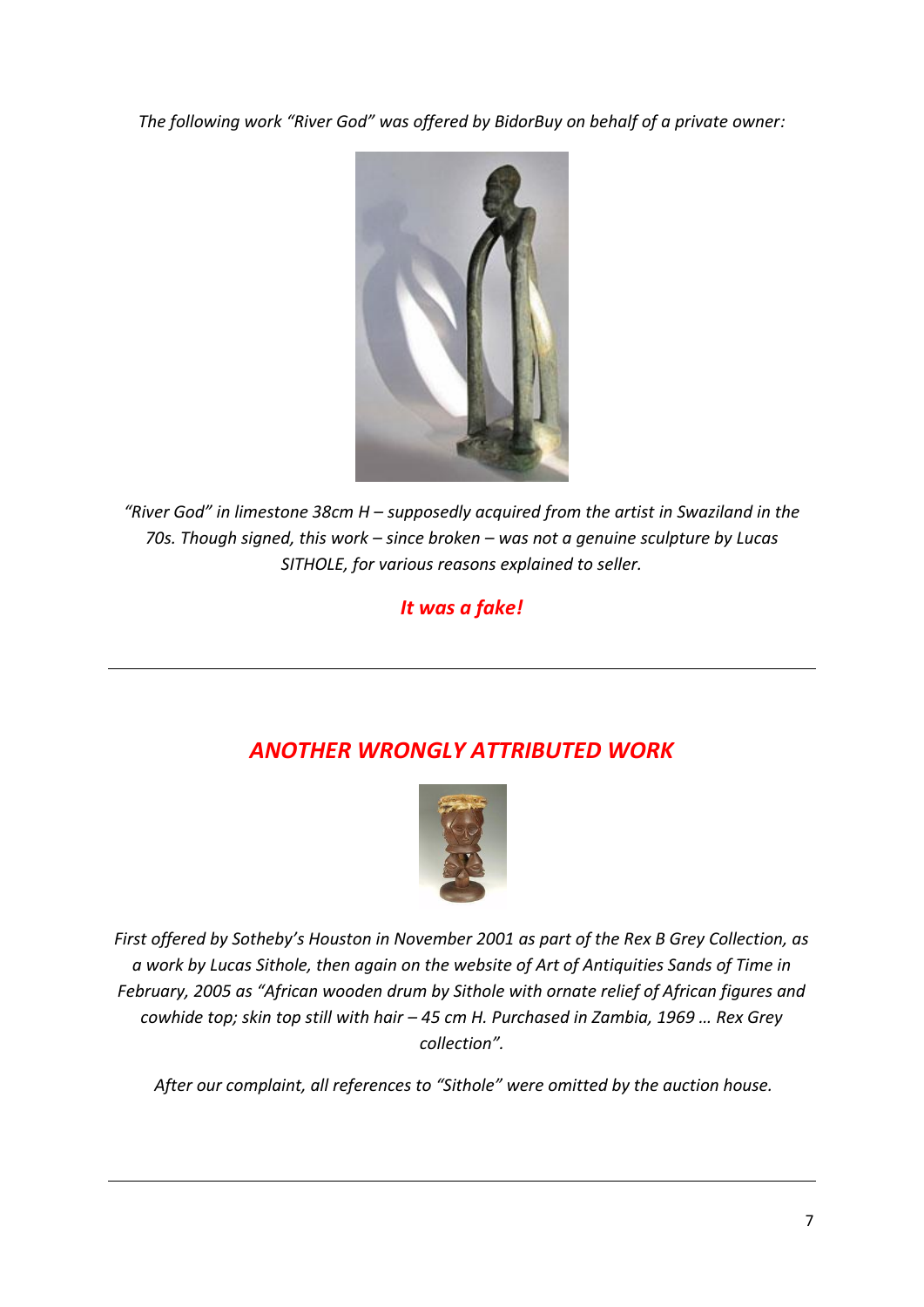#### **Wrongly attributed**



*NOT by Lucas SITHOLE, but sold door-to-door on behalf of his employer – see note from owner:* 

*My son, Chris E., forwarded your e-mail to me concerning the painting on velvet done by Lucas Sithole. Its history is this: In 1964 I was a missionary for the Mormon Church and was serving in Springs South Africa. I was living in a flat and one day (1st September, 1964) a person knocked on my door and wanted to sell some of his paintings. He said that his name was Lucas Sithole. I looked at the 3 paintings he had for sale and liked all of them. Although I did not really have any extra money, he said that he would be willing to trade for them so I gave him my camera and overcoat for three paintings. I also took a picture of him which I still have among my pictures of South Africa.* 

*The 3 paintings I got are: (1) the lion painting which you saw on the internet, (2) an African warrior beating a drum and (3) a pastoral scene of a kraal. The paintings are on blue velvet, oil and signed by Lucas. They are approximately 45x60 cm. My son in Purcellville, Virginia, has the pastoral scene, my sister in Bozeman, Montana, has the warrior painting, but I have lost track of the lion painting.* 

*Note: the owner mistook the scribbled "signature" as being of Lucas Sithole!*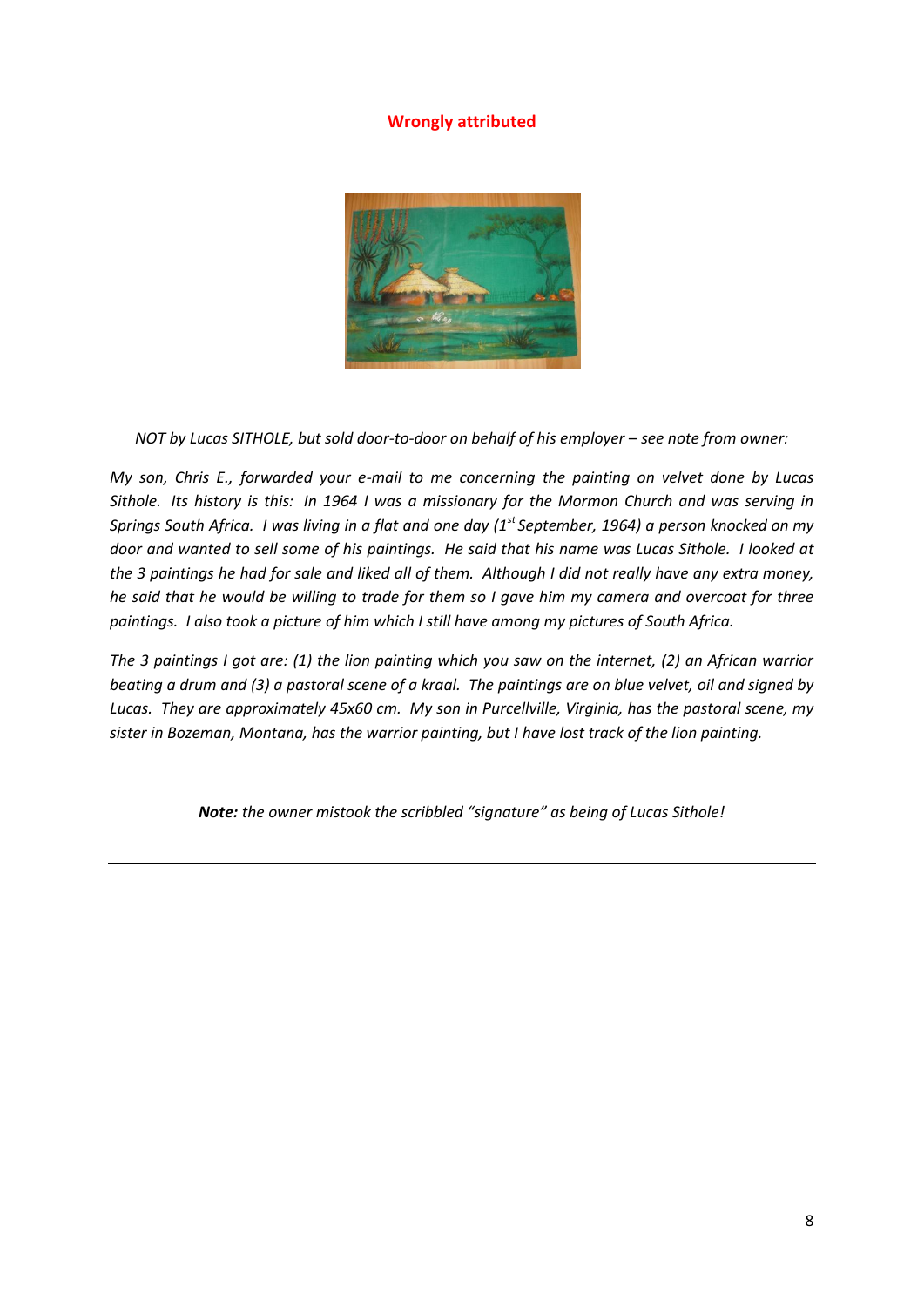# **A very doubtful work taken off the auctioneer's web in 2012**



This charcoal drawing on brown paper "Mother & child", signed in pencil, meas. 57x5x34 cm, was offered for auction by Bernardi's Pretoria for their November, 2012, auction, as Lot 603, for ZAR 6000-10'000.

At the request of copyright holders, this item was taken off the web and returned by the auctioneers to owner, for the following reasons:

This item is a bad copy of the original painting of a "Black Madonna" recorded as LS6208 <http://www.sithole.com/SITHOLE-LS6208.htm>

The full provenance to the satisfaction of copyright holder was not provided by seller – this item has never been seen or recorded before. The Madonna now looks like a man, some of the fingers which the artist never drew this way are pointed, the charcoal is on brown paper never used by Lucas SITHOLE (SAPPI Tugela PM3), the figure's left shoulder has no counterpart. The signature in pencil appears to be copied – Lucas SITHOLE would have signed in charcoal when he completed the item.